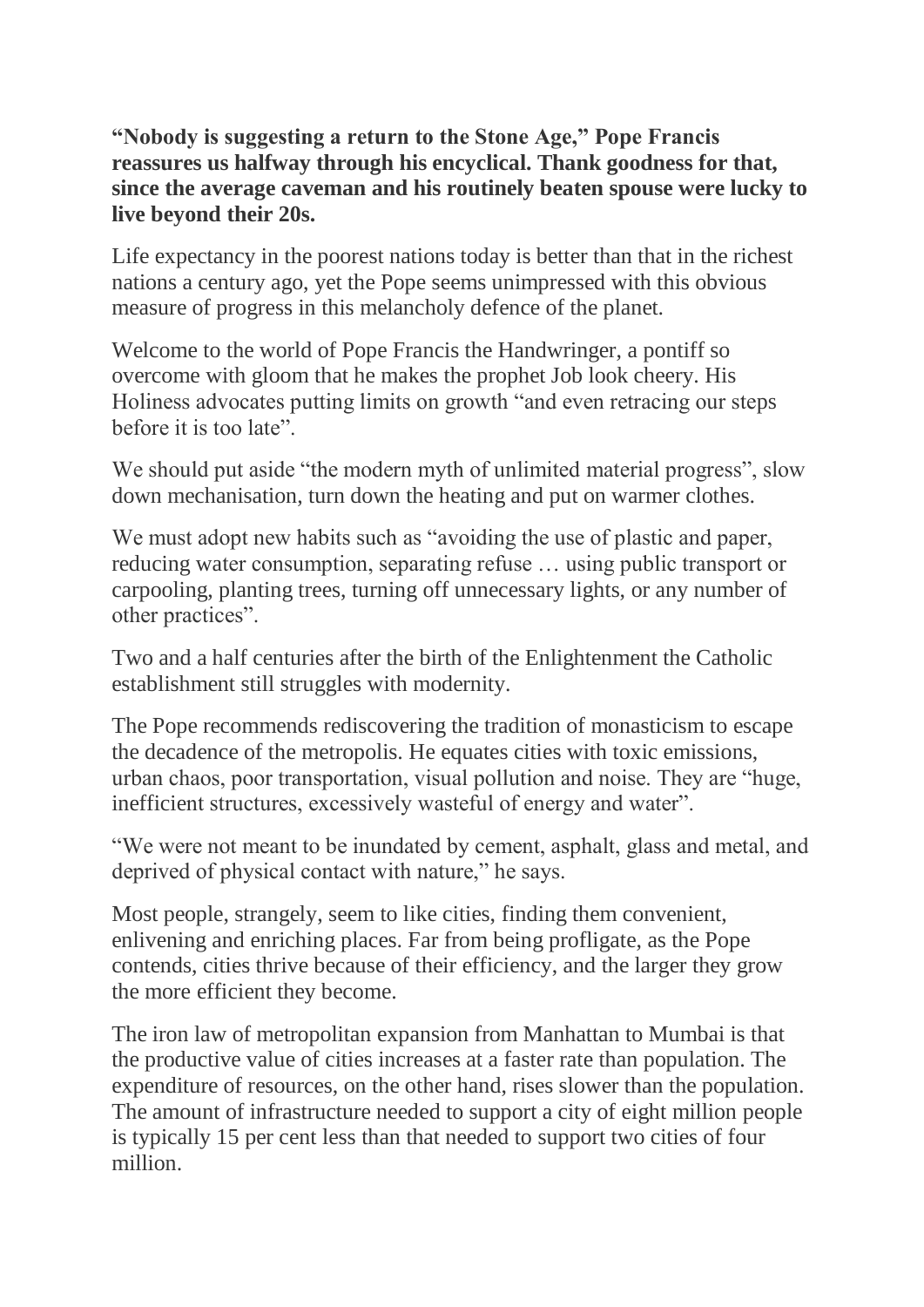Yet the phenomenon of super-linear scaling, like so many of the wonders of the modern world, appears not to have permeated the walls of the Vatican.

In keeping with current intellectual fashions, the Pope takes a conditional view of science and technology, paying scant regard to the material progress of the past century that makes life safer, healthier and more comfortable.

He agonises about excessive consumption and pleads for slower growth, seemingly oblivious to the uncanny correlation between life expectancy and the growth of GDP per capita. He takes up the cause of those who become sick from breathing smoke from fuels used in cooking or heating but is anxious about the ability of technology to change these things.

"We have to accept that technological products are not neutral," he says, "for they create a framework which ends up conditioning lifestyles and shaping social possibilities along the lines dictated by the interests of certain powerful groups."

The Pope is troubled by fertilisers, insecticides, fungicides, herbicides and agrotoxins in general. "Industrial waste and chemical products utilised in cities and agricultural areas can lead to bioaccumulation in the organisms of the local population, even when levels of toxins in those places are low."

He doubts that "technology … linked to business interests" can solve these problems, since it pays no heed to "the mysterious network of relations between things".

Yet the average life expectancy of a child born today is more than twice as long as a century ago. The astounding increase in the length and quality of life is due almost entirely to technology.

For romanticists who yearn for a simpler life in the pastures, the rise in global life expectancy is a phenomenon they dare not acknowledge. It began to increase in the early 19th century with the expansion of the industrial technology (profit driven, one should add) that so unnerves the Pope.

The most remarkable improvements have been in the developing world. In the country now known as Bangladesh, life expectancy was 21.5 years in 1906. A Bangladeshi child born today can expect to live 3½ times as long.

These little details should delight the Pope, who rightly celebrates the sanctity of life and the equal respect each human should command. The march of progress and economic growth should renew hope in humankind and our God-given ability to improve our lives and increase the utility of the planet.